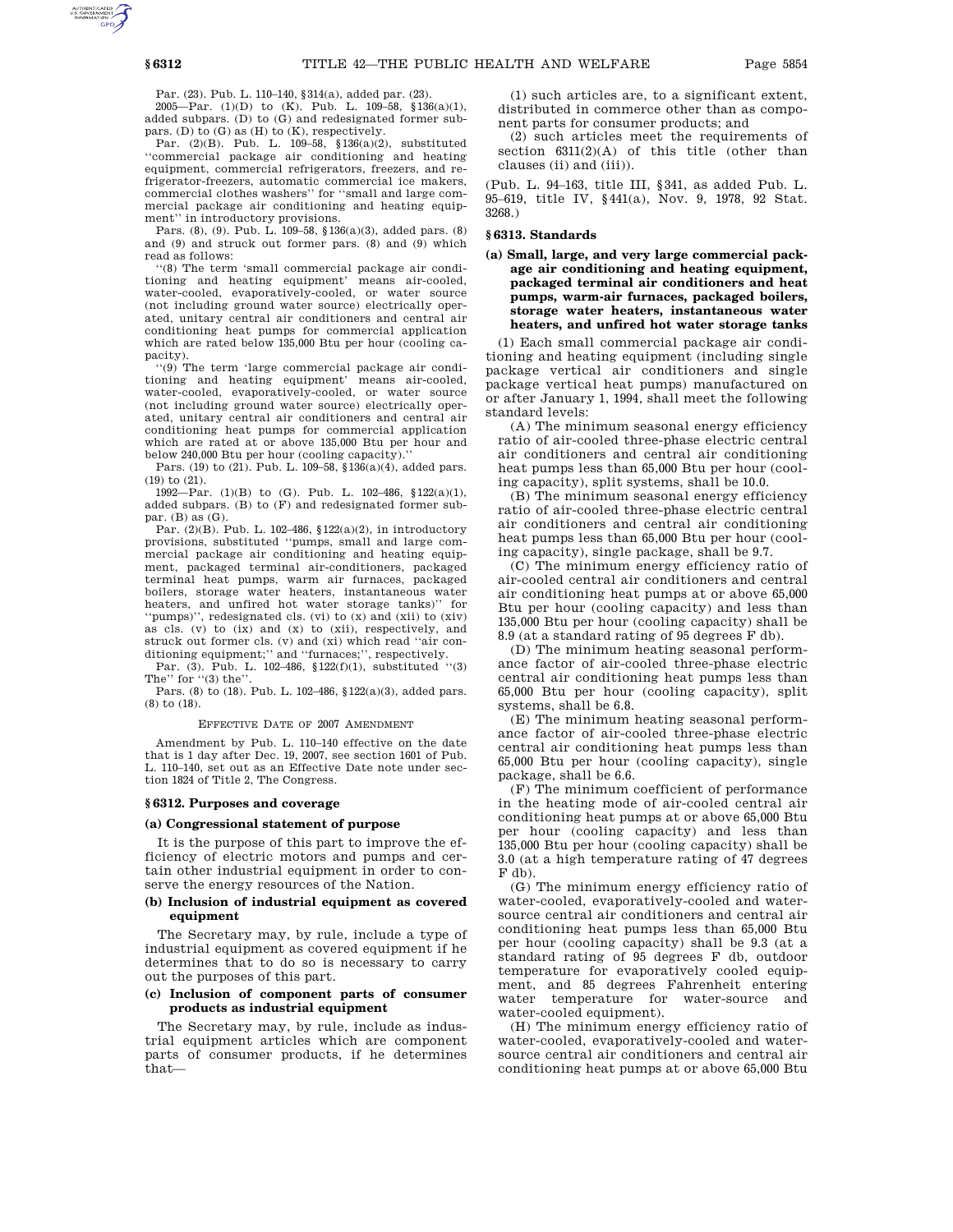per hour (cooling capacity) and less than 135,000 Btu per hour (cooling capacity) shall be 10.5 (at a standard rating of 95 degrees F db, outdoor temperature for evaporatively cooled equipment, and 85 degrees Fahrenheit entering water temperature for water source and watercooled equipment).

(I) The minimum coefficient of performance in the heating mode of water-source heat pumps less than 135,000 Btu per hour (cooling capacity) shall be 3.8 (at a standard rating of 70 degrees Fahrenheit entering water).

(2) Each large commercial package air conditioning and heating equipment (including single package vertical air conditioners and single package vertical heat pumps) manufactured on or after January 1, 1995, but before January 1, 2010, shall meet the following standard levels:

(A) The minimum energy efficiency ratio of air-cooled central air conditioners and central air conditioning heat pumps at or above 135,000 Btu per hour (cooling capacity) and less than 240,000 Btu per hour (cooling capacity) shall be 8.5 (at a standard rating of 95 degrees F db).

(B) The minimum coefficient of performance in the heating mode of air-cooled central air conditioning heat pumps at or above 135,000 Btu per hour (cooling capacity) and less than 240,000 Btu per hour (cooling capacity) shall be 2.9.

(C) The minimum energy efficiency ratio of water- and evaporatively-cooled central air conditioners and central air conditioning heat pumps at or above 135,000 Btu per hour (cooling capacity) and less than 240,000 Btu per hour (cooling capacity) shall be 9.6 (according to ARI Standard 360–86).

(3) Each packaged terminal air conditioner and packaged terminal heat pump manufactured on or after January 1, 1994, shall meet the following standard levels:

(A) The minimum energy efficiency ratio (EER) of packaged terminal air conditioners and packaged terminal heat pumps in the cooling mode shall be  $10.0 - (0.16 \times \text{Capacity})$ [in thousands of Btu per hour at a standard rating of 95 degrees F db, outdoor temperature]). If a unit has a capacity of less than 7,000 Btu per hour, then 7,000 Btu per hour shall be used in the calculation. If a unit has a capacity of greater than 15,000 Btu per hour, then 15,000 Btu per hour shall be used in the calculation.

(B) The minimum coefficient of performance (COP) of packaged terminal heat pumps in the heating mode shall be  $1.3 + (0.16 \times$  the minimum cooling EER as specified in subparagraph (A)) (at a standard rating of 47 degrees F db).

(4) Each warm air furnace and packaged boiler manufactured on or after January 1, 1994, shall meet the following standard levels:

(A) The minimum thermal efficiency at the maximum rated capacity of gas-fired warm-air furnaces with capacity of 225,000 Btu per hour or more shall be 80 percent.

(B) The minimum thermal efficiency at the maximum rated capacity of oil-fired warm-air furnaces with capacity of 225,000 Btu per hour or more shall be 81 percent.

(C) The minimum combustion efficiency at the maximum rated capacity of gas-fired packaged boilers with capacity of 300,000 Btu per hour or more shall be 80 percent.

(D) The minimum combustion efficiency at the maximum rated capacity of oil-fired packaged boilers with capacity of 300,000 Btu per hour or more shall be 83 percent.

(5) Each storage water heater, instantaneous water heater, and unfired water storage tank manufactured on or after January 1, 1994, shall meet the following standard levels:

(A) Except as provided in subparagraph (G), the maximum standby loss, in percent per hour, of electric storage water heaters shall be 0.30 + (27/Measured Storage Volume [in gallons]).

(B) Except as provided in subparagraph (G), the maximum standby loss, in percent per hour, of gas- and oil-fired storage water heaters with input ratings of 155,000 Btu per hour or less shall be 1.30 + (114/Measured Storage Volume [in gallons]). The minimum thermal efficiency of such units shall be 78 percent.

(C) Except as provided in subparagraph (G), the maximum standby loss, in percent per hour, of gas- and oil-fired storage water heaters with input ratings of more than 155,000 Btu per hour shall be 1.30 + (95/Measured Storage Volume [in gallons]). The minimum thermal efficiency of such units shall be 78 percent.

(D) The minimum thermal efficiency of instantaneous water heaters with a storage volume of less than 10 gallons shall be 80 percent.

(E) Except as provided in subparagraph (G), the minimum thermal efficiency of instantaneous water heaters with a storage volume of 10 gallons or more shall be 77 percent. The maximum standby loss, in percent/hour, of such units shall be  $2.30 + (67)$  Measured Storage Volume [in gallons]).

(F) Except as provided in subparagraph (G), the maximum heat loss of unfired hot water storage tanks shall be 6.5 Btu per hour per square foot of tank surface area.

(G) Storage water heaters and hot water storage tanks having more than 140 gallons of storage capacity need not meet the standby loss or heat loss requirements specified in subparagraphs (A) through (C) and subparagraphs (E) and (F) if the tank surface area is thermally insulated to R–12.5 and if a standing pilot light is not used.

(6) AMENDED ENERGY EFFICIENCY STANDARDS.— (A) IN GENERAL.—

(i) ANALYSIS OF POTENTIAL ENERGY SAV-INGS.—If ASHRAE/IES Standard 90.1 is amended with respect to any small commercial package air conditioning and heating equipment, large commercial package air conditioning and heating equipment, very large commercial package air conditioning and heating equipment, packaged terminal air conditioners, packaged terminal heat pumps, warm-air furnaces, packaged boilers, storage water heaters, instantaneous water heaters, or unfired hot water storage tanks, not later than 180 days after the amendment of the standard, the Secretary shall publish in the Federal Register for public comment an analysis of the energy savings potential of amended energy efficiency standards.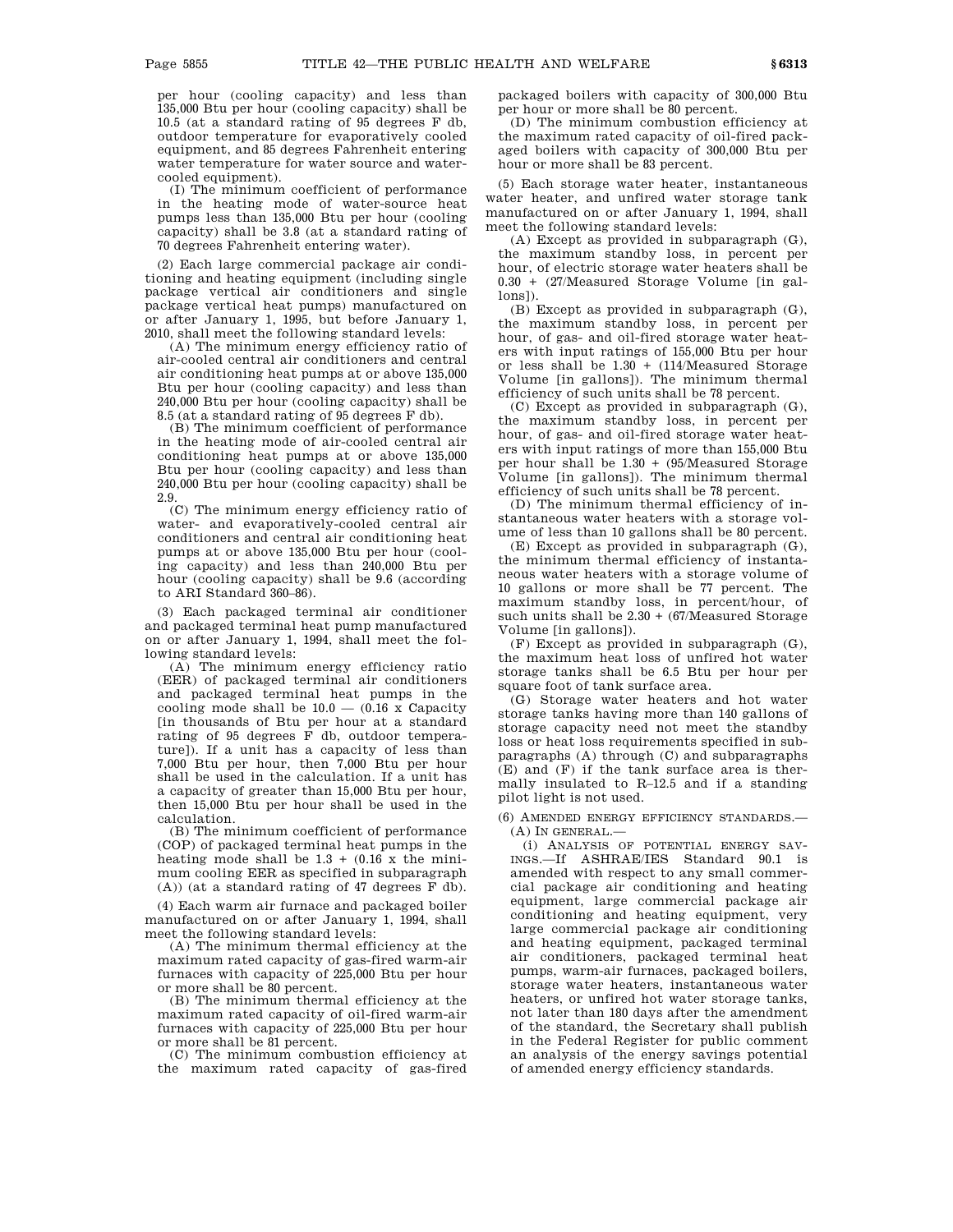(ii) AMENDED UNIFORM NATIONAL STANDARD FOR PRODUCTS.—

(I) IN GENERAL.—Except as provided in subclause (II), not later than 18 months after the date of publication of the amendment to the ASHRAE/IES Standard 90.1 for a product described in clause (i), the Secretary shall establish an amended uniform national standard for the product at the minimum level specified in the amended ASHRAE/IES Standard 90.1.

(II) MORE STRINGENT STANDARD.—Subclause (I) shall not apply if the Secretary determines, by rule published in the Federal Register, and supported by clear and convincing evidence, that adoption of a uniform national standard more stringent than the amended ASHRAE/IES Standard 90.1 for the product would result in significant additional conservation of energy and is technologically feasible and economically justified.

(B) RULE.—If the Secretary makes a determination described in clause  $(\rm ii)(\rm II)^1$  for a product described in clause  $(i)$ ,<sup>1</sup> not later than 30 months after the date of publication of the amendment to the ASHRAE/IES Standard 90.1 for the product, the Secretary shall issue the rule establishing the amended standard.

(iii) 2 CONSIDERATION OF PRICES AND OPER-ATING PATTERNS.—If the Secretary is considering revised standards for air-cooled 3 phase central air conditioners and central air conditioning heat pumps with less 3 65,000 Btu per hour (cooling capacity), the Secretary shall use commercial energy prices and operating patterns in all analyses conducted by the Secretary.

(C) AMENDMENT OF STANDARD.—

(i) IN GENERAL.—Not later than 6 years after issuance of any final rule establishing or amending a standard, as required for a product under this part, the Secretary shall publish—

(I) a notice of the determination of the Secretary that standards for the product do not need to be amended, based on the criteria established under subparagraph (A); or

(II) a notice of proposed rulemaking including new proposed standards based on the criteria and procedures established under subparagraph (B).

(ii) NOTICE.—If the Secretary publishes a notice under clause (i), the Secretary shall—

(I) publish a notice stating that the analysis of the Department is publicly available; and

(II) provide an opportunity for written comment.

(iii) AMENDMENT OF STANDARD; NEW DETER-MINATION.—

(I) AMENDMENT OF STANDARD.—Not later than 2 years after a notice is issued under clause (i)(II), the Secretary shall publish a final rule amending the standard for the product.

(II) NEW DETERMINATION.—Not later than 3 years after a determination under clause (i)(I), the Secretary shall make a new determination and publication under subclause (I) or (II) of clause (i).

(iv) APPLICATION TO PRODUCTS.—An amendment prescribed under this subsection shall apply to products manufactured after a date that is the later of—

(I) the date that is 3 years after publication of the final rule establishing a new standard; or

(II) the date that is 6 years after the effective date of the current standard for a covered product.

(v) REPORTS.—The Secretary shall promptly submit to the Committee on Energy and Commerce of the House of Representatives and the Committee on Energy and Natural Resources of the Senate a progress report every 180 days on compliance with this subparagraph, including a specific plan to remedy any failures to comply with deadlines for action established under this subparagraph.

(D) A standard amended by the Secretary under this paragraph shall become effective for products manufactured—

(i) with respect to small commercial package air conditioning and heating equipment, packaged terminal air conditioners, packaged terminal heat pumps, warm-air furnaces, packaged boilers, storage water heaters, instantaneous water heaters, and unfired hot water storage tanks, on or after a date which is two years after the effective date of the applicable minimum energy efficiency requirement in the amended ASHRAE/IES standard referred to in subparagraph (A); and

(ii) with respect to large commercial package air conditioning and heating equipment and very large commercial package air conditioning and heating equipment, on or after a date which is three years after the effective date of the applicable minimum energy efficiency requirement in the amended ASHRAE/ IES standard referred to in subparagraph (A);

except that an energy conservation standard amended by the Secretary pursuant to a rule under subparagraph (B) shall become effective for products manufactured on or after a date which is four years after the date such rule is published in the Federal Register.

(7) Small commercial package air conditioning and heating equipment (other than single package vertical air conditioners and single package vertical heat pumps) shall meet the following standards:

(A) For equipment manufactured on or after January 1, 2010, the minimum energy efficiency ratio of air-cooled central air conditioners at or above 65,000 Btu per hour (cooling capacity) and less than 135,000 Btu per hour (cooling capacity) shall be—

(i) 11.2 for equipment with no heating or electric resistance heating; and

(ii) 11.0 for equipment with all other heating system types that are integrated into the equipment (at a standard rating of 95 degrees F db).

<sup>1</sup>See References in Text note below.

<sup>2</sup>So in original. No cls. (i) and (ii) have been enacted.

<sup>3</sup>So in original. Probably should be followed by ''than''.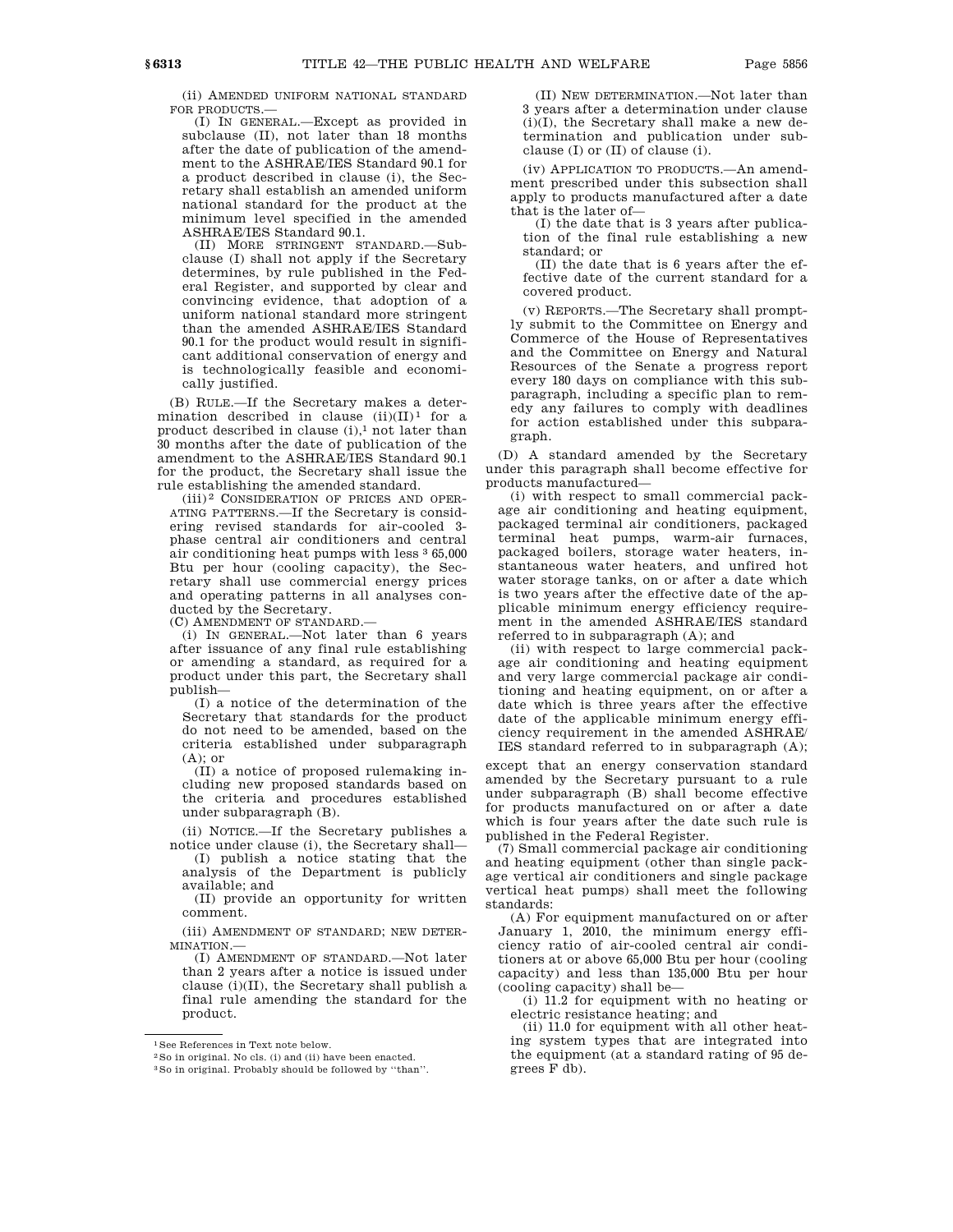(B) For equipment manufactured on or after January 1, 2010, the minimum energy efficiency ratio of air-cooled central air conditioner heat pumps at or above 65,000 Btu per hour (cooling capacity) and less than 135,000 Btu per hour (cooling capacity) shall be—

(i) 11.0 for equipment with no heating or electric resistance heating; and

(ii) 10.8 for equipment with all other heating system types that are integrated into the equipment (at a standard rating of 95 degrees F db).

(C) For equipment manufactured on or after January 1, 2010, the minimum coefficient of performance in the heating mode of air-cooled central air conditioning heat pumps at or above 65,000 Btu per hour (cooling capacity) and less than 135,000 Btu per hour (cooling capacity) shall be 3.3 (at a high temperature rating of 47 degrees F db).

(D) For equipment manufactured on or after the later of January 1, 2008, or the date that is 180 days after December 19, 2007—

(i) the minimum seasonal energy efficiency ratio of air-cooled 3-phase electric central air conditioners and central air conditioning heat pumps less than 65,000 Btu per hour (cooling capacity), split systems, shall be 13.0;

(ii) the minimum seasonal energy efficiency ratio of air-cooled 3-phase electric central air conditioners and central air conditioning heat pumps less than 65,000 Btu per hour (cooling capacity), single package, shall be 13.0;

(iii) the minimum heating seasonal performance factor of air-cooled 3-phase electric central air conditioning heat pumps less than 65,000 Btu per hour (cooling capacity), split systems, shall be 7.7; and

(iv) the minimum heating seasonal performance factor of air-cooled 3-phase electric central air conditioning heat pumps less than 65,000 Btu per hour (cooling capacity), single package, shall be 7.7.

(8) Large commercial package air conditioning and heating equipment (other than single package vertical air conditioners and single package vertical heat pumps) manufactured on or after January 1, 2010, shall meet the following standards:

(A) The minimum energy efficiency ratio of air-cooled central air conditioners at or above 135,000 Btu per hour (cooling capacity) and less than 240,000 Btu per hour (cooling capacity) shall be—

(i) 11.0 for equipment with no heating or electric resistance heating; and

(ii) 10.8 for equipment with all other heating system types that are integrated into the equipment (at a standard rating of 95 degrees F db).

(B) The minimum energy efficiency ratio of air-cooled central air conditioner heat pumps at or above 135,000 Btu per hour (cooling capacity) and less than 240,000 Btu per hour (cooling capacity) shall be—

(i) 10.6 for equipment with no heating or electric resistance heating; and

(ii) 10.4 for equipment with all other heating system types that are integrated into the equipment (at a standard rating of 95 degrees F db).

(C) The minimum coefficient of performance in the heating mode of air-cooled central air conditioning heat pumps at or above 135,000 Btu per hour (cooling capacity) and less than 240,000 Btu per hour (cooling capacity) shall be 3.2 (at a high temperature rating of 47 degrees F db).

(9) Very large commercial package air conditioning and heating equipment (other than single package vertical air conditioners and single package vertical heat pumps) manufactured on or after January 1, 2010, shall meet the following standards:

(A) The minimum energy efficiency ratio of air-cooled central air conditioners at or above 240,000 Btu per hour (cooling capacity) and less than 760,000 Btu per hour (cooling capacity) shall be—

(i) 10.0 for equipment with no heating or electric resistance heating; and

(ii) 9.8 for equipment with all other heating system types that are integrated into the equipment (at a standard rating of 95 degrees F db).

(B) The minimum energy efficiency ratio of air-cooled central air conditioner heat pumps at or above 240,000 Btu per hour (cooling capacity) and less than 760,000 Btu per hour (cooling capacity) shall be—

(i) 9.5 for equipment with no heating or electric resistance heating; and

(ii) 9.3 for equipment with all other heating system types that are integrated into the equipment (at a standard rating of 95 degrees F db).

(C) The minimum coefficient of performance in the heating mode of air-cooled central air conditioning heat pumps at or above 240,000 Btu per hour (cooling capacity) and less than 760,000 Btu per hour (cooling capacity) shall be 3.2 (at a high temperature rating of 47 degrees F db).

(10) SINGLE PACKAGE VERTICAL AIR CONDI-TIONERS AND SINGLE PACKAGE VERTICAL HEAT PUMPS.—

(A) IN GENERAL.—Single package vertical air conditioners and single package vertical heat pumps manufactured on or after January 1, 2010, shall meet the following standards:

(i) The minimum energy efficiency ratio of single package vertical air conditioners less than 65,000 Btu per hour (cooling capacity), single-phase, shall be 9.0.

(ii) The minimum energy efficiency ratio of single package vertical air conditioners less than 65,000 Btu per hour (cooling capacity), 3-phase, shall be 9.0.

(iii) The minimum energy efficiency ratio of single package vertical air conditioners at or above 65,000 Btu per hour (cooling capacity) but less than 135,000 Btu per hour (cooling capacity), shall be 8.9.

(iv) The minimum energy efficiency ratio of single package vertical air conditioners at or above 135,000 Btu per hour (cooling capacity) but less than 240,000 Btu per hour (cooling capacity), shall be 8.6.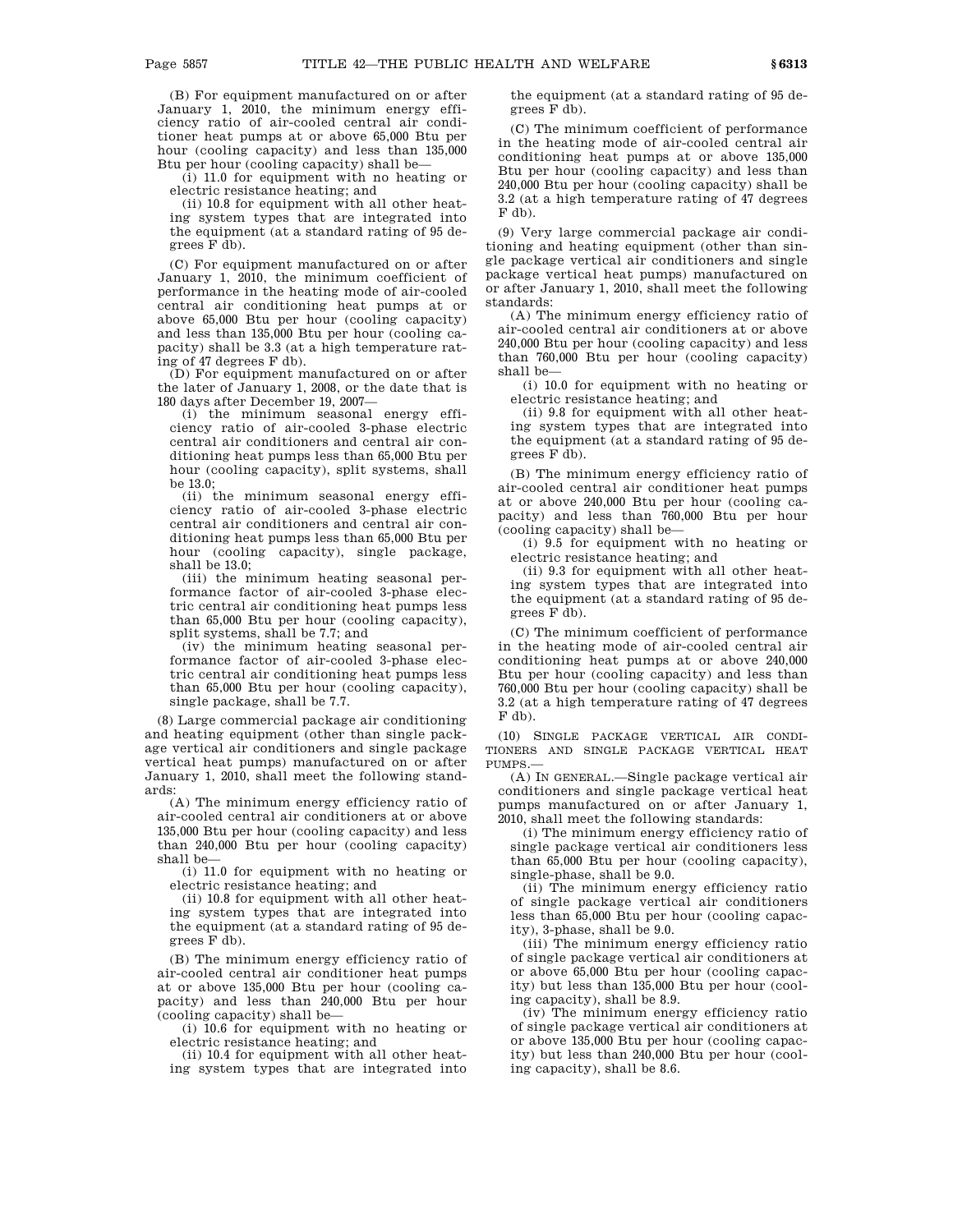(v) The minimum energy efficiency ratio of single package vertical heat pumps less than 65,000 Btu per hour (cooling capacity), single-phase, shall be 9.0 and the minimum coefficient of performance in the heating mode shall be 3.0.

(vi) The minimum energy efficiency ratio of single package vertical heat pumps less than 65,000 Btu per hour (cooling capacity), 3-phase, shall be 9.0 and the minimum coefficient of performance in the heating mode shall be 3.0.

(vii) The minimum energy efficiency ratio of single package vertical heat pumps at or above 65,000 Btu per hour (cooling capacity) but less than 135,000 Btu per hour (cooling capacity), shall be 8.9 and the minimum coefficient of performance in the heating mode shall be 3.0.

(viii) The minimum energy efficiency ratio of single package vertical heat pumps at or above 135,000 Btu per hour (cooling capacity) but less than 240,000 Btu per hour (cooling capacity), shall be 8.6 and the minimum coefficient of performance in the heating mode shall be 2.9.

(B) REVIEW.—Not later than 3 years after December 19, 2007, the Secretary shall review the most recently published ASHRAE/IES Standard 90.1 with respect to single package vertical air conditioners and single package vertical heat pumps in accordance with the procedures established under paragraph (6).

### **(b) Electric motors**

(1) Except for definite purpose motors, special purpose motors, and those motors exempted by the Secretary under paragraph  $(2)$ ,<sup>1</sup> each electric motor manufactured (alone or as a component of another piece of equipment) after the 60-month period beginning on October 24, 1992, or in the case of an electric motor which requires listing or certification by a nationally recognized safety testing laboratory, after the 84-month period beginning on October 24, 1992, shall have a nominal full load efficiency of not less than the following:

|                     | Nominal Full-Load Efficiency |      |                |               |      |      |  |
|---------------------|------------------------------|------|----------------|---------------|------|------|--|
| Number of<br>poles  | Open Motors                  |      |                | Closed Motors |      |      |  |
|                     | 6                            | 4    | $\overline{2}$ | 6             | 4    | 2    |  |
| Motor<br>Horsepower |                              |      |                |               |      |      |  |
| 1                   | 80.0                         | 82.5 |                | 80.0          | 82.5 | 75.5 |  |
|                     | 84.0                         | 84.0 | 82.5           | 85.5          | 84.0 | 82.5 |  |
| 2                   | 85.5                         | 84.0 | 84.0           | 86.5          | 84.0 | 84.0 |  |
| 3                   | 86.5                         | 86.5 | 84.0           | 87.5          | 87.5 | 85.5 |  |
| 5                   | 87.5                         | 87.5 | 85.5           | 87.5          | 87.5 | 87.5 |  |
|                     | 88.5                         | 88.5 | 87.5           | 89.5          | 89.5 | 88.5 |  |
| 10<br>.             | 90.2                         | 89.5 | 88.5           | 89.5          | 89.5 | 89.5 |  |
| 15<br>.             | 90.2                         | 91.0 | 89.5           | 90.2          | 91.0 | 90.2 |  |
| 20<br>.             | 91.0                         | 91.0 | 90.2           | 90.2          | 91.0 | 90.2 |  |
| 25<br>.             | 91.7                         | 91.7 | 91.0           | 91.7          | 92.4 | 91.0 |  |
| 30<br>.             | 92.4                         | 92.4 | 91.0           | 91.7          | 92.4 | 91.0 |  |
| 40<br>.             | 93.0                         | 93.0 | 91.7           | 93.0          | 93.0 | 91.7 |  |
| 50<br>.             | 93.0                         | 93.0 | 92.4           | 93.0          | 93.0 | 92.4 |  |
| 60<br>.             | 93.6                         | 93.6 | 93.0           | 93.6          | 93.6 | 93.0 |  |
| 75<br>.             | 93.6                         | 94.1 | 93.0           | 93.6          | 94.1 | 93.0 |  |
| 100                 | 94.1                         | 94.1 | 93.0           | 94.1          | 94.5 | 93.6 |  |
| 125<br>.            | 94.1                         | 94.5 | 93.6           | 94.1          | 94.5 | 94.5 |  |
| 150<br>.            | 94.5                         | 95.0 | 93.6           | 95.0          | 95.0 | 94.5 |  |
| 200<br>.            | 94.5                         | 95.0 | 94.5           | 95.0          | 95.0 | 95.0 |  |

(2) ELECTRIC MOTORS.—

(A) GENERAL PURPOSE ELECTRIC MOTORS (SUBTYPE I).—Except as provided in subparagraph (B), each general purpose electric motor (subtype I) with a power rating of 1 horsepower or greater, but not greater than 200 horsepower, manufactured (alone or as a component of another piece of equipment) after the 3-year period beginning on December 19, 2007, shall have a nominal full load efficiency that is not less than as defined in NEMA MG–1 (2006) Table 12–12.

(B) FIRE PUMP MOTORS.—Each fire pump motor manufactured (alone or as a component of another piece of equipment) after the 3-year period beginning on December 19, 2007, shall have nominal full load efficiency that is not less than as defined in NEMA MG–1 (2006) Table 12–11.

(C) GENERAL PURPOSE ELECTRIC MOTORS (SUBTYPE II).—Each general purpose electric motor (subtype II) with a power rating of 1 horsepower or greater, but not greater than 200 horsepower, manufactured (alone or as a component of another piece of equipment) after the 3-year period beginning on December 19, 2007, shall have a nominal full load efficiency that is not less than as defined in NEMA MG–1 (2006) Table 12–11.

(D) NEMA DESIGN B, GENERAL PURPOSE ELEC-TRIC MOTORS.—Each NEMA Design B, general purpose electric motor with a power rating of more than 200 horsepower, but not greater than 500 horsepower, manufactured (alone or as a component of another piece of equipment) after the 3-year period beginning on December 19, 2007, shall have a nominal full load efficiency that is not less than as defined in NEMA MG–1 (2006) Table 12–11.

(3)(A) The Secretary may, by rule, provide that the standards specified in paragraph (1) shall not apply to certain types or classes of electric motors if—

(i) compliance with such standards would not result in significant energy savings because such motors cannot be used in most general purpose applications or are very unlikely to be used in most general purpose applications; and

(ii) standards for such motors would not be technologically feasible or economically justified.

(B) Not later than one year after October 24, 1992, a manufacturer seeking an exemption under this paragraph with respect to a type or class of electric motor developed on or before October 24, 1992, shall submit a petition to the Secretary requesting such exemption. Such petition shall include evidence that the type or class of motor meets the criteria for exemption specified in subparagraph (A).

(C) Not later than two years after October 24, 1992, the Secretary shall rule on each petition for exemption submitted pursuant to subparagraph (B). In making such ruling, the Secretary shall afford an opportunity for public comment.

(D) Manufacturers of types or classes of motors developed after October 24, 1992, to which standards under paragraph (1) would be applicable may petition the Secretary for exemptions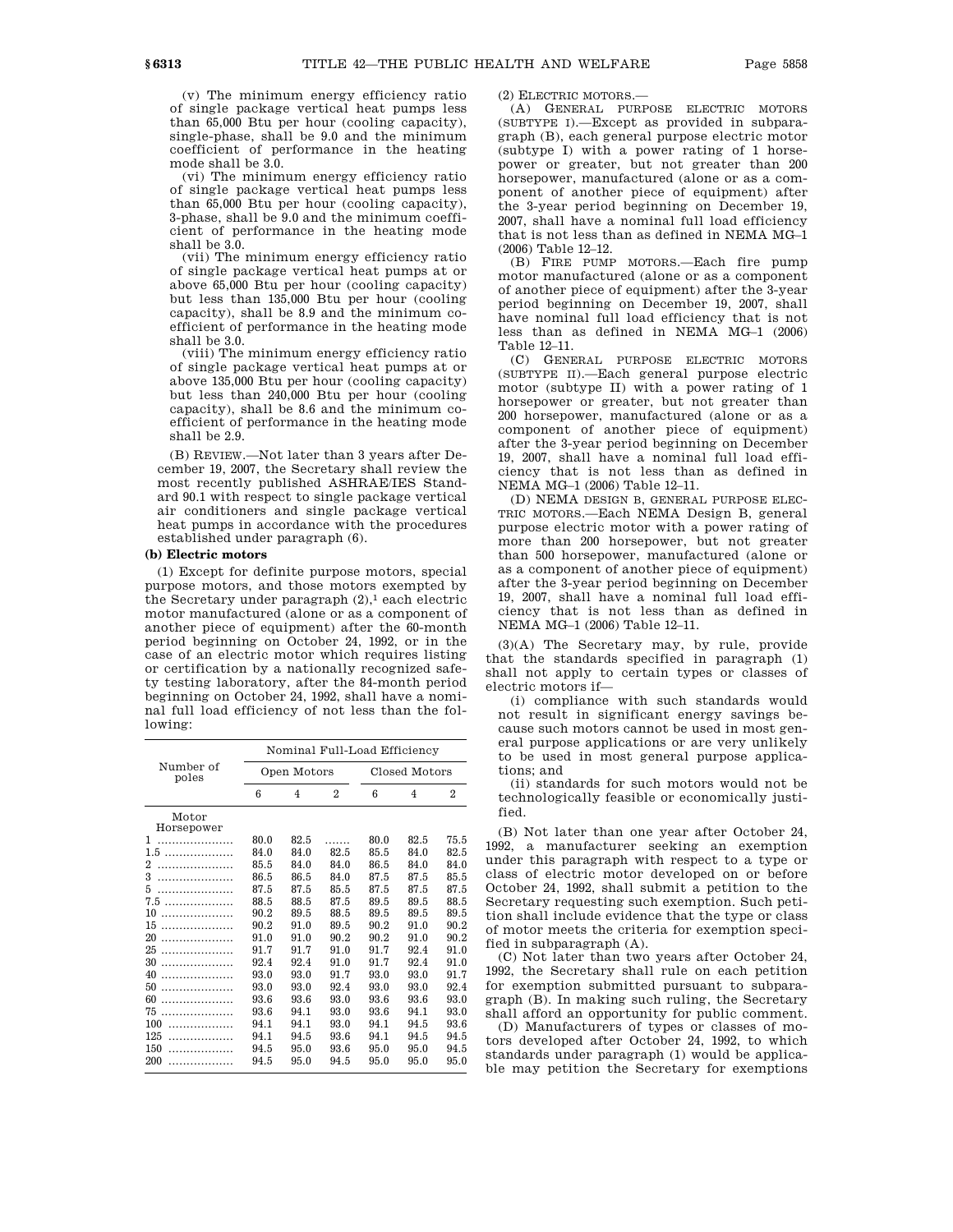from compliance with such standards based on the criteria specified in subparagraph (A).

(4)(A) The Secretary shall publish a final rule no later than the end of the 24-month period beginning on the effective date of the standards established under paragraph (1) to determine if such standards should be amended. Such rule shall provide that any amendment shall apply to electric motors manufactured on or after a date which is five years after the effective date of the standards established under paragraph (1).

(B) The Secretary shall publish a final rule no later than 24 months after the effective date of the previous final rule to determine whether to amend the standards in effect for such product. Any such amendment shall apply to electric motors manufactured after a date which is five years after—

(i) the effective date of the previous amendment; or

(ii) if the previous final rule did not amend the standards, the earliest date by which a previous amendment could have been effective.

# **(c) Commercial refrigerators, freezers, and refrigerator-freezers**

(1) In this subsection:

(A) The term ''AV'' means the adjusted volume (ft<sup>3</sup>) (defined as  $1.63$  x frozen temperature compartment volume  $(ft<sup>3</sup>)$  + chilled temperature compartment volume (ft3)) with compartment volumes measured in accordance with the Association of Home Appliance Manufacturers Standard HRF1–1979.

(B) The term ''V'' means the chilled or frozen compartment volume (ft<sup>3</sup>) (as defined in the Association of Home Appliance Manufacturers Standard HRF1–1979).

(C) Other terms have such meanings as may be established by the Secretary, based on industry-accepted definitions and practice.

(2) Each commercial refrigerator, freezer, and refrigerator-freezer with a self-contained condensing unit designed for holding temperature applications manufactured on or after January 1, 2010, shall have a daily energy consumption (in kilowatt hours per day) that does not exceed the following:

Refrigerators with solid doors ...........  $0.10 V + 2.04$ Refrigerators with transparent doors  $0.12 \text{ V} + 3.34$ Freezers with solid doors .................. 0.40 V + 1.38 Freezers with transparent doors ...... Refrigerators/freezers doors the greater of. with solid  $0.27 \text{ AV} - 0.71$ or 0.70.

(3) Each commercial refrigerator with a selfcontained condensing unit designed for pulldown temperature applications and transparent doors manufactured on or after January 1, 2010, shall have a daily energy consumption (in kilowatt hours per day) of not more than  $0.126$  V + 3.51.

(4)(A) Not later than January 1, 2009, the Secretary shall issue, by rule, standard levels for ice-cream freezers, self-contained commercial refrigerators, freezers, and refrigerator-freezers without doors, and remote condensing commercial refrigerators, freezers, and refrigeratorfreezers, with the standard levels effective for equipment manufactured on or after January 1, 2012.

(B) The Secretary may issue, by rule, standard levels for other types of commercial refrigerators, freezers, and refrigerator-freezers not covered by paragraph (2)(A) with the standard levels effective for equipment manufactured 3 or more years after the date on which the final rule is published.

(5)(A) Not later than January 1, 2013, the Secretary shall issue a final rule to determine whether the standards established under this subsection should be amended.

(B) Not later than 3 years after the effective date of any amended standards under subparagraph (A) or the publication of a final rule determining that the standards should not be amended, the Secretary shall issue a final rule to determine whether the standards established under this subsection or the amended standards, as applicable, should be amended.

(C) If the Secretary issues a final rule under subparagraph (A) or (B) establishing amended standards, the final rule shall provide that the amended standards apply to products manufactured on or after the date that is—

(i) 3 years after the date on which the final amended standard is published; or

(ii) if the Secretary determines, by rule, that 3 years is inadequate, not later than 5 years after the date on which the final rule is published.

# **(d) Automatic commercial ice makers**

(1) Each automatic commercial ice maker that produces cube type ice with capacities between 50 and 2500 pounds per 24-hour period when tested according to the test standard established in section  $6314(a)(7)$  of this title and is manufactured on or after January 1, 2010, shall meet the following standard levels:

| Equipment Type  | Type of Cool-<br>ing | Harvest Rate<br>(lbs ice/24 hours) | Maximum<br>Energy Use<br>$(kWh/100$ lbs Ice) | Maximum<br>Condenser<br>Water Use<br>$(gal/100$ lbs Ice) |  |
|-----------------|----------------------|------------------------------------|----------------------------------------------|----------------------------------------------------------|--|
| Ice Making Head | Water                | < 500                              | $7.80 - 0.0055H$                             | $200 - 0.022H$                                           |  |
|                 |                      | $-500$ and $\leq 1436$             | $5.58 - 0.0011H$                             | $200 - 0.022H$                                           |  |
|                 |                      | $-1436$                            | 4.0                                          | $200 - 0.022H$                                           |  |
| Ice Making Head | Air                  | $<$ 450                            | $10.26 - 0.0086$ H                           | Not Applicable                                           |  |
|                 |                      | $-450$                             | $6.89 - 0.0011H$                             | Not Applicable                                           |  |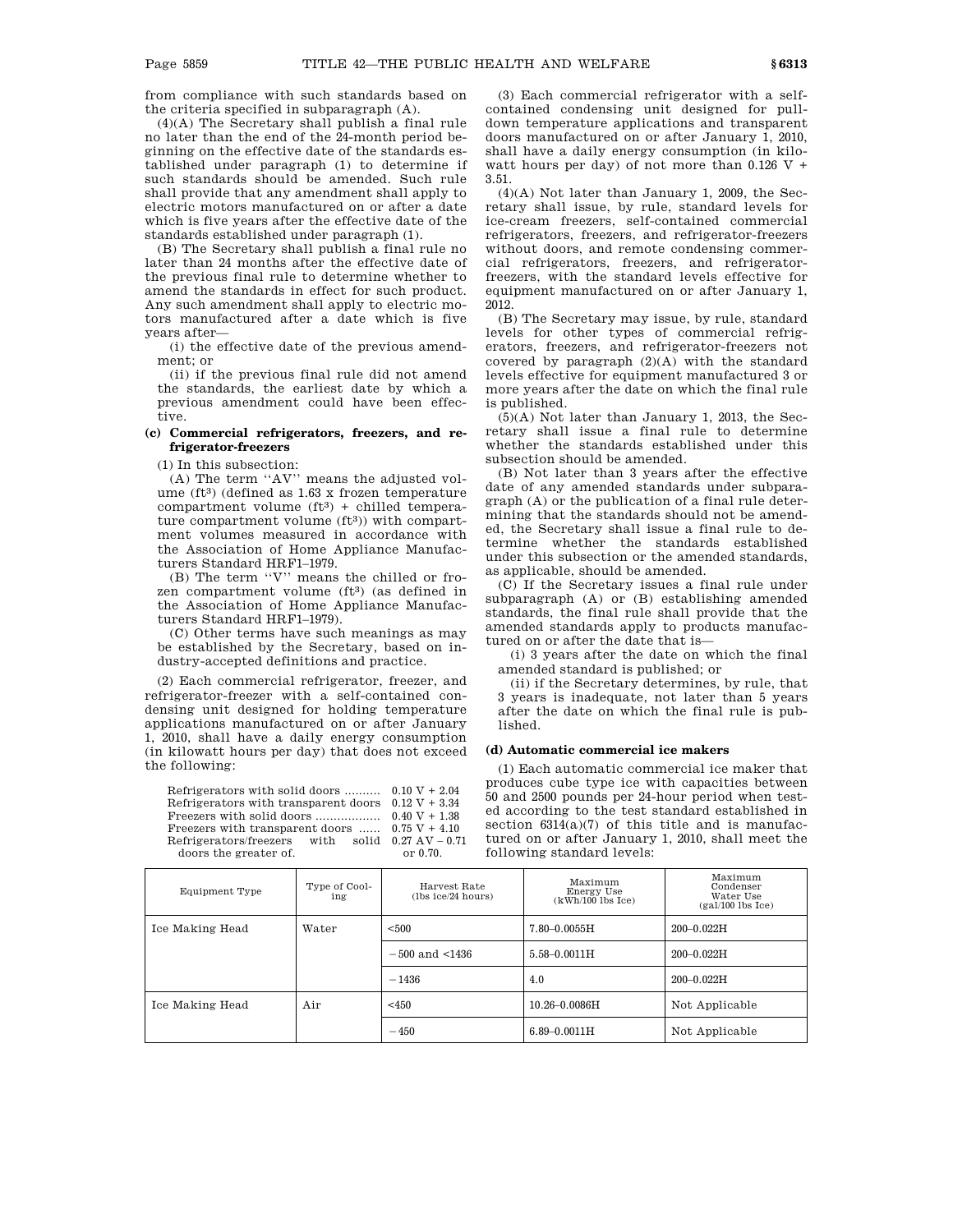| Equipment Type                                       | Type of Cool-<br>ing | Harvest Rate<br>(lbs ice/24 hours) | Maximum<br>Energy Use<br>$(kWh/100$ lbs Ice) | Maximum<br>Condenser<br>Water Use<br>$(gal/100$ lbs Ice) |
|------------------------------------------------------|----------------------|------------------------------------|----------------------------------------------|----------------------------------------------------------|
| Remote Condensing<br>(but not remote)<br>compressor) | Air                  | < 1000<br>8.85-0.0038H             |                                              | Not Applicable                                           |
|                                                      |                      | $-1000$                            | 5.10                                         | Not Applicable                                           |
| Remote Condensing<br>and Remote<br>Compressor        | Air                  | < 934                              | $8.85 - 0.0038$ H                            | Not Applicable                                           |
|                                                      |                      | $-934$                             | 5.3                                          | Not Applicable                                           |
| Self Contained                                       | Water                | < 200                              | 11.40-0.019H                                 | $191 - 0.0315H$                                          |
|                                                      |                      | $-200$                             | 7.60                                         | 191-0.0315H                                              |
| Self Contained                                       | Air                  | < 175                              | 18.0-0.0469H                                 | Not Applicable                                           |
|                                                      |                      | $-175$                             | 9.80                                         | Not Applicable                                           |

H = Harvest rate in pounds per 24 hours. Water use is for the condenser only and does not include potable water used to make ice.

(2)(A) The Secretary may issue, by rule, standard levels for types of automatic commercial ice makers that are not covered by paragraph (1).

(B) The standards established under subparagraph (A) shall apply to products manufactured on or after the date that is—

(i) 3 years after the date on which the rule is published under subparagraph (A); or

(ii) if the Secretary determines, by rule, that 3 years is inadequate, not later than 5 years after the date on which the final rule is published.

(3)(A) Not later than January 1, 2015, with respect to the standards established under paragraph (1), and, with respect to the standards established under paragraph (2), not later than 5 years after the date on which the standards take effect, the Secretary shall issue a final rule to determine whether amending the applicable standards is technologically feasible and economically justified.

(B) Not later than 5 years after the effective date of any amended standards under subparagraph (A) or the publication of a final rule determining that amending the standards is not technologically feasible or economically justified, the Secretary shall issue a final rule to determine whether amending the standards established under paragraph (1) or the amended standards, as applicable, is technologically feasible or economically justified.

(C) If the Secretary issues a final rule under subparagraph (A) or (B) establishing amended standards, the final rule shall provide that the amended standards apply to products manufactured on or after the date that is—

(i) 3 years after the date on which the final amended standard is published; or

(ii) if the Secretary determines, by rule, that 3 years is inadequate, not later than 5 years after the date on which the final amended standard is published.

(4) A final rule issued under paragraph (2) or (3) shall establish standards at the maximum level that is technically feasible and economically justified, as provided in subsections (*o*) and (p) of section 6295 of this title.

#### **(e) Commercial clothes washers**

(1) Each commercial clothes washer manufactured on or after January 1, 2007, shall have—

(A) a Modified Energy Factor of at least 1.26; and

(B) a Water Factor of not more than 9.5.

 $(2)(A)(i)$  Not later than January 1, 2010, the Secretary shall publish a final rule to determine whether the standards established under paragraph (1) should be amended.

(ii) The rule published under clause (i) shall provide that any amended standard shall apply to products manufactured 3 years after the date on which the final amended standard is published.

(B)(i) Not later than January 1, 2015, the Secretary shall publish a final rule to determine whether the standards established under paragraph (1) should be amended.

(ii) The rule published under clause (i) shall provide that any amended standard shall apply to products manufactured 3 years after the date on which the final amended standard is published.

### **(f) Walk-in coolers and walk-in freezers**

#### **(1) In general**

Subject to paragraphs (2) through (5), each walk-in cooler or walk-in freezer manufactured on or after January 1, 2009, shall—

(A) have automatic door closers that firmly close all walk-in doors that have been closed to within 1 inch of full closure, except that this subparagraph shall not apply to doors wider than 3 feet 9 inches or taller than 7 feet;

(B) have strip doors, spring hinged doors, or other method of minimizing infiltration when doors are open;

(C) contain wall, ceiling, and door insulation of at least R–25 for coolers and R–32 for freezers, except that this subparagraph shall not apply to glazed portions of doors nor to structural members;

(D) contain floor insulation of at least R–28 for freezers;

(E) for evaporator fan motors of under 1 horsepower and less than 460 volts, use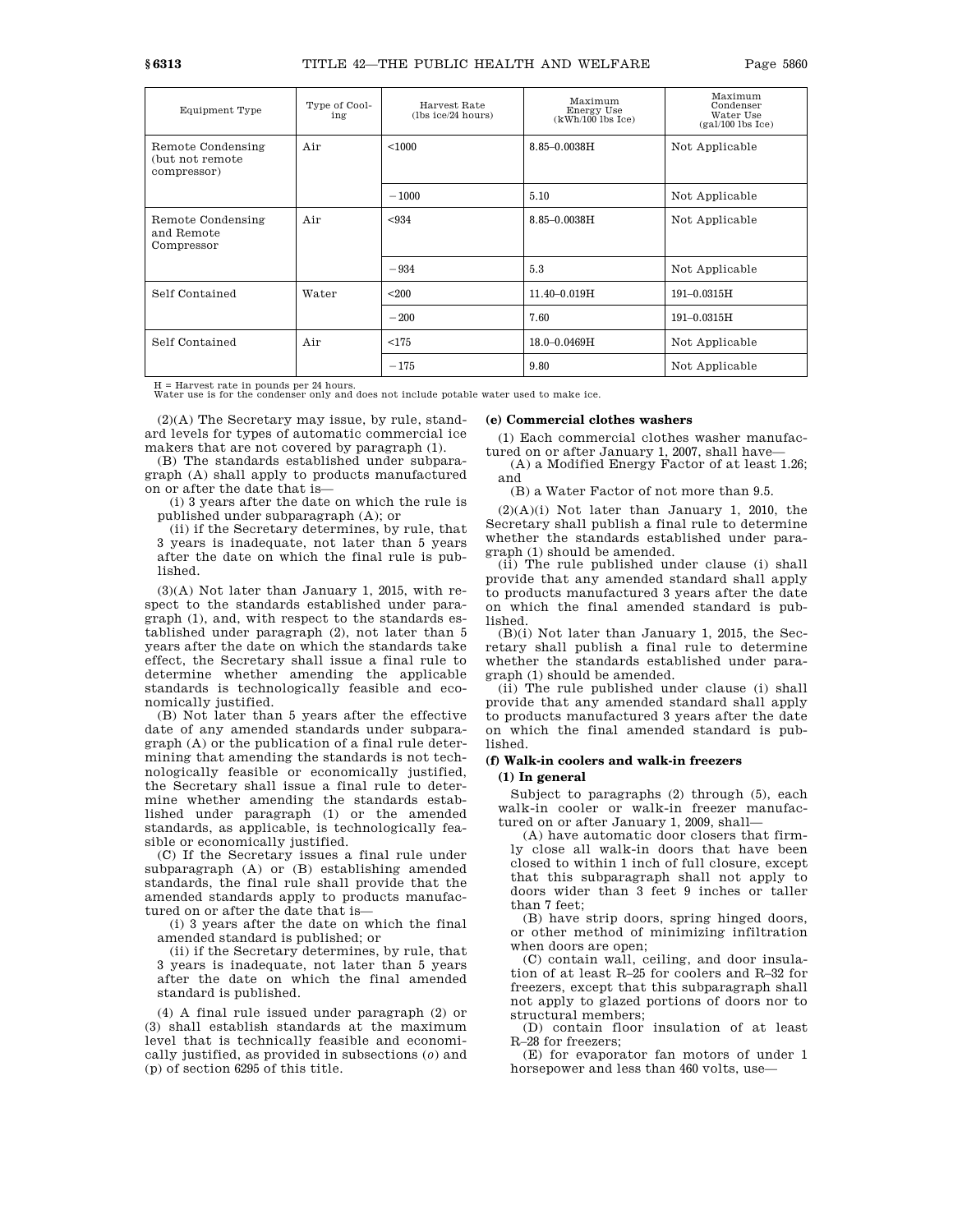(i) electronically commutated motors

(brushless direct current motors); or

(ii) 3-phase motors;

(F) for condenser fan motors of under 1 horsepower, use—

(i) electronically commutated motors;

(ii) permanent split capacitor-type motors; or

(iii) 3-phase motors; and

(G) for all interior lights, use light sources with an efficacy of 40 lumens per watt or more, including ballast losses (if any), except that light sources with an efficacy of 40 lumens per watt or less, including ballast losses (if any), may be used in conjunction with a timer or device that turns off the lights within 15 minutes of when the walk-in cooler or walk-in freezer is not occupied by people.

### **(2) Electronically commutated motors**

### **(A) In general**

The requirements of paragraph  $(1)(E)(i)$  for electronically commutated motors shall take effect January 1, 2009, unless, prior to that date, the Secretary determines that such motors are only available from 1 manufacturer.

# **(B) Other types of motors**

In carrying out paragraph  $(1)(E)(i)$  and subparagraph (A), the Secretary may allow other types of motors if the Secretary determines that, on average, those other motors use no more energy in evaporator fan applications than electronically commutated motors.

### **(C) Maximum energy consumption level**

The Secretary shall establish the maximum energy consumption level under subparagraph (B) not later than January 1, 2010.

#### **(3) Additional specifications**

Each walk-in cooler or walk-in freezer with transparent reach-in doors manufactured on or after January 1, 2009, shall also meet the following specifications:

(A) Transparent reach-in doors for walk-in freezers and windows in walk-in freezer doors shall be of triple-pane glass with either heat-reflective treated glass or gas fill.

(B) Transparent reach-in doors for walk-in coolers and windows in walk-in cooler doors shall be—

(i) double-pane glass with heat-reflective treated glass and gas fill; or

(ii) triple-pane glass with either heat-reflective treated glass or gas fill.

(C) If the appliance has an antisweat heater without antisweat heat controls, the appliance shall have a total door rail, glass, and frame heater power draw of not more than 7.1 watts per square foot of door opening (for freezers) and 3.0 watts per square foot of door opening (for coolers).

(D) If the appliance has an antisweat heater with antisweat heat controls, and the total door rail, glass, and frame heater power draw is more than 7.1 watts per square foot of door opening (for freezers) and 3.0 watts per square foot of door opening (for coolers), the antisweat heat controls shall reduce the energy use of the antisweat heater in a quantity corresponding to the relative humidity in the air outside the door or to the condensation on the inner glass pane.

# **(4) Performance-based standards**

# **(A) In general**

Not later than January 1, 2012, the Secretary shall publish performance-based standards for walk-in coolers and walk-in freezers that achieve the maximum improvement in energy that the Secretary determines is technologically feasible and economically justified.

# **(B) Application**

# **(i) In general**

Except as provided in clause (ii), the standards shall apply to products described in subparagraph (A) that are manufactured beginning on the date that is 3 years after the final rule is published.

#### **(ii) Delayed effective date**

If the Secretary determines, by rule, that a 3-year period is inadequate, the Secretary may establish an effective date for products manufactured beginning on the date that is not more than 5 years after the date of publication of a final rule for the products.

### **(5) Amendment of standards**

# **(A) In general**

Not later than January 1, 2020, the Secretary shall publish a final rule to determine if the standards established under paragraph (4) should be amended.

# **(B) Application**

# **(i) In general**

Except as provided in clause (ii), the rule shall provide that the standards shall apply to products manufactured beginning on the date that is 3 years after the final rule is published.

# **(ii) Delayed effective date**

If the Secretary determines, by rule, that a 3-year period is inadequate, the Secretary may establish an effective date for products manufactured beginning on the date that is not more than 5 years after the date of publication of a final rule for the products.

(Pub. L. 94–163, title III, §342, as added Pub. L. 95–619, title IV, §441(a), Nov. 9, 1978, 92 Stat. 3269; amended Pub. L. 102–486, title I, §122(d), Oct. 24, 1992, 106 Stat. 2810; Pub. L. 109–58, title I, §136(b)–(e), Aug. 8, 2005, 119 Stat. 636–641; Pub. L. 110–140, title III, §§305(b), 306(c), 312(b), 313(b)(1), 314(b), Dec. 19, 2007, 121 Stat. 1554, 1559, 1564, 1568, 1570.)

### REFERENCES IN TEXT

Clauses (i) and (ii)(II), referred to in subsc.  $(a)(6)(B)$ , probably mean cls. (i) and (ii)(II) of subsec.  $(a)(6)(A)$  of this section.

Paragraph (2), referred to in subsec. (b)(1), probably means par. (3), formerly par. (2), of subsec. (b) of this